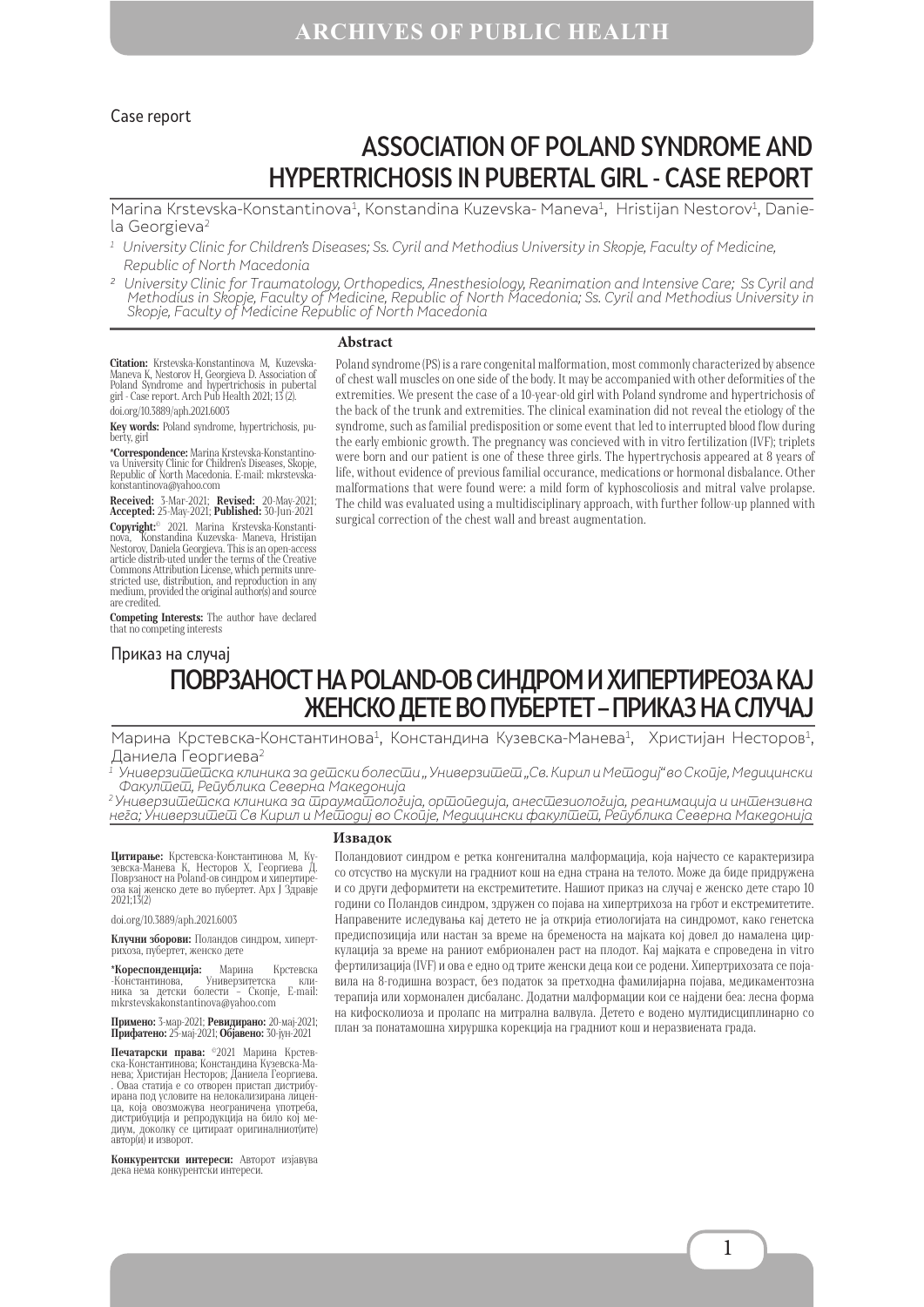#### **Introduction**

Poland syndrome (PS) is a rare congenital malformation, most commonly characterized by absence of chest wall muscles on one side of the body. The pectoralis major muscle is absent or underdeveloped, and may be associated with thoracic anomalies, upper limb anomalies, anomalies of fingers (syndactyly and brachydactyly), ipsilateral underdeveloped breast and subcutaneous fat tissue, and rarely other organ involvement<sup>1</sup>.

Hypertrichosis, which may be congenital or acquired, is characterized by excessive hair growth anywhere аcross the body2 .

### **Case presentation**

A 10-year-old girl presented at the Pediatric Endocrinology Department due to unilateral breast development and hypertrichosis. The child was born from in vitro fertilization (IVF); the pregnancy was uneventful

**Figure 1.** Chest wall deformity in our patient **Figure 2.** Hypertrichosis in the arm

and resulted in triplets, all of them were female. The clinical examination did not reveal the etiology of the syndrome, such as familial patterns or some event leading to interrupted blood flow during the early embionic growth. The birth parameters were as follow: birth weight was 2,250 gr, birth length was 48 cm. The other two babies, also girls had a normal appearance.

At the time of admission, the puberty has started and left breast was M33, while the right breast was absent, although a small nipple was present. Chest wall deformity of the right thoracic cage was noted as well as a mild kyphoscoliosis (Figure 1). The deformity had been noticed at birth, although further clinical examinations or hospital visits were not preformed. The hair was pigmented, long and soft. Teeth and nails were normal without gingival hypertrophy. There was excessive hair growth on the extremities and the back of the trunk (Figure 2).



Hypertrichosis started at the age of 8 years and it became more noticeable, leading to a conclusion it was acquired.

The height was 135 cm (50‰ on growth chart) and the weight was 29 kg (25‰). Pubertal stage was M33 (on the left side), P2A13 and the menstrual cycle was still absent (Pubertal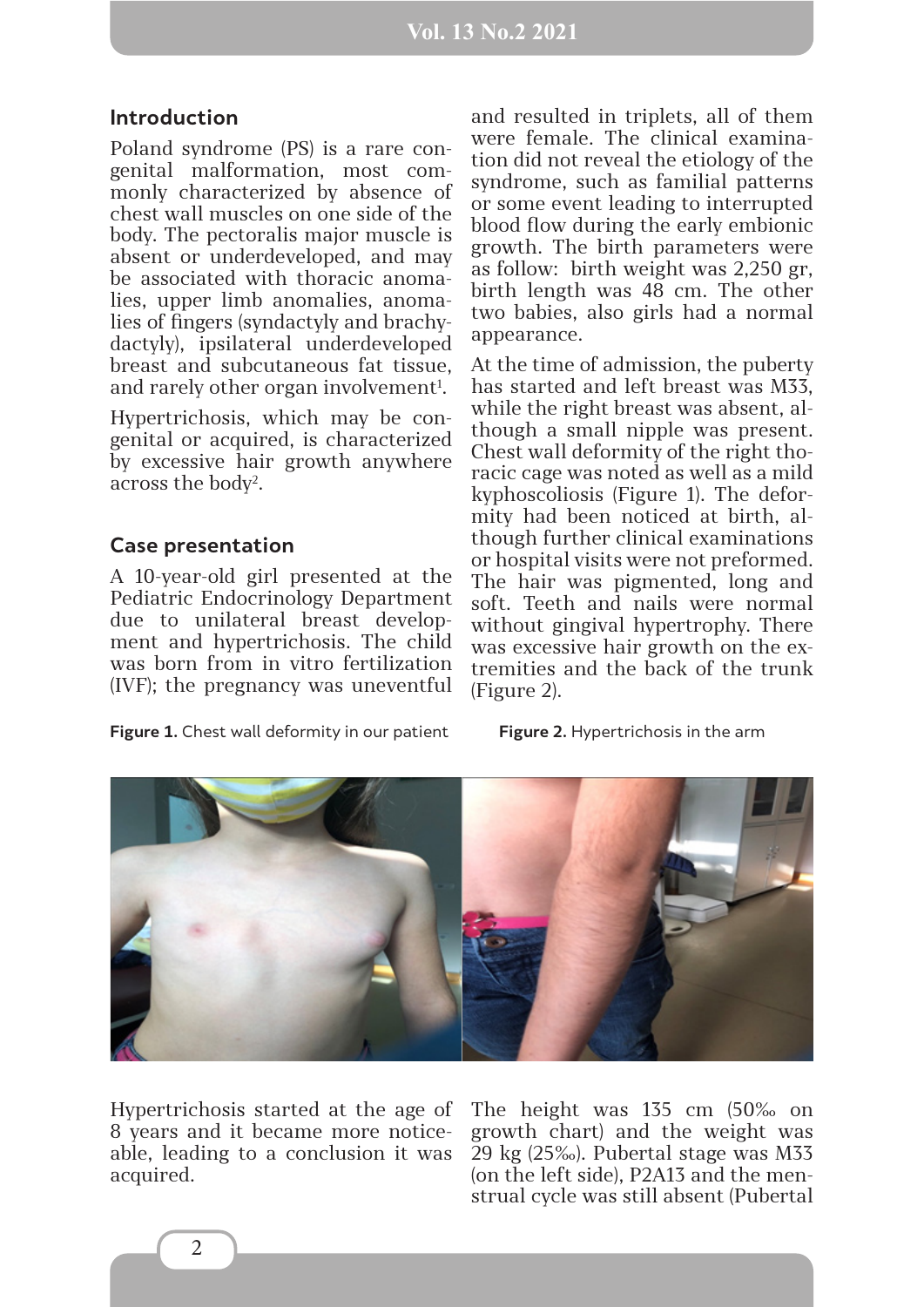stage by Tanner and Whitehouse).

From the laboratory findings, sex chromatin was 5%. Routine blood investigations were normal. Hormonal study was within normal limits for her age. Chest X-ray showed absent rib deformities, and normal lung transparency. Medistinal structures were centrally placed (Figure 3).



**Figure 3.** Chest X-ray

Echocardiogаrphy revealed mitral valve prolapse without mitral regurgitation.

Evaluation was made by plastic and orthopedic surgeons revealing a mild kyphoscoliosis and physiotherapy was started. Clinical follow-up was suggested until reconstruction and breast augmentation can be performed in late adolescence or adulthood.

## **Discussion**

This is the second case of Poland syndrome in our practice (although 4 more were seen by colleagues). The first was a 3-year-old girl who also had unilateral premature thelarche. Unfortunately, the patient was lost from follow-up, due to migration abroad.

The incidence of PS has been estimated from 1:30 000 to 1:80 000 live births4 and it is more frequent in males, more commonly seen on the right side of the thorax, as in our case. Familial cases have been described, with different inheritance patterns, suggesting a genetic background including gene mutations on different chromosomes<sup>5</sup>. Yet, the most common theory is impairment of embryonic blood supply induced by hypoplasia of the ipsilateral subclavial artery, due to prenatal exposure to teratogens that interfere with vascular development6. Other theories include disruption of the lateral mesodermal plate after fertilization<sup>7</sup>. Also, there have been alternative diagnoses proposed in patients with congenital pectoral muscle deficiency. In a large study by Baas et al., 627 patients were described, using 136 articles, where ten different definitions of PS were utilized. In 58% of the cases, an upper extremity deformity was found, 43% had an associated deformity, 57% had a pectoral malformation, hand malformation and another deformity that matched an alternative syndrome. Twenty-nine percentage had classical PS. The authors concluded that differentiating PS from other syndromes had serious consequences for the patients and their families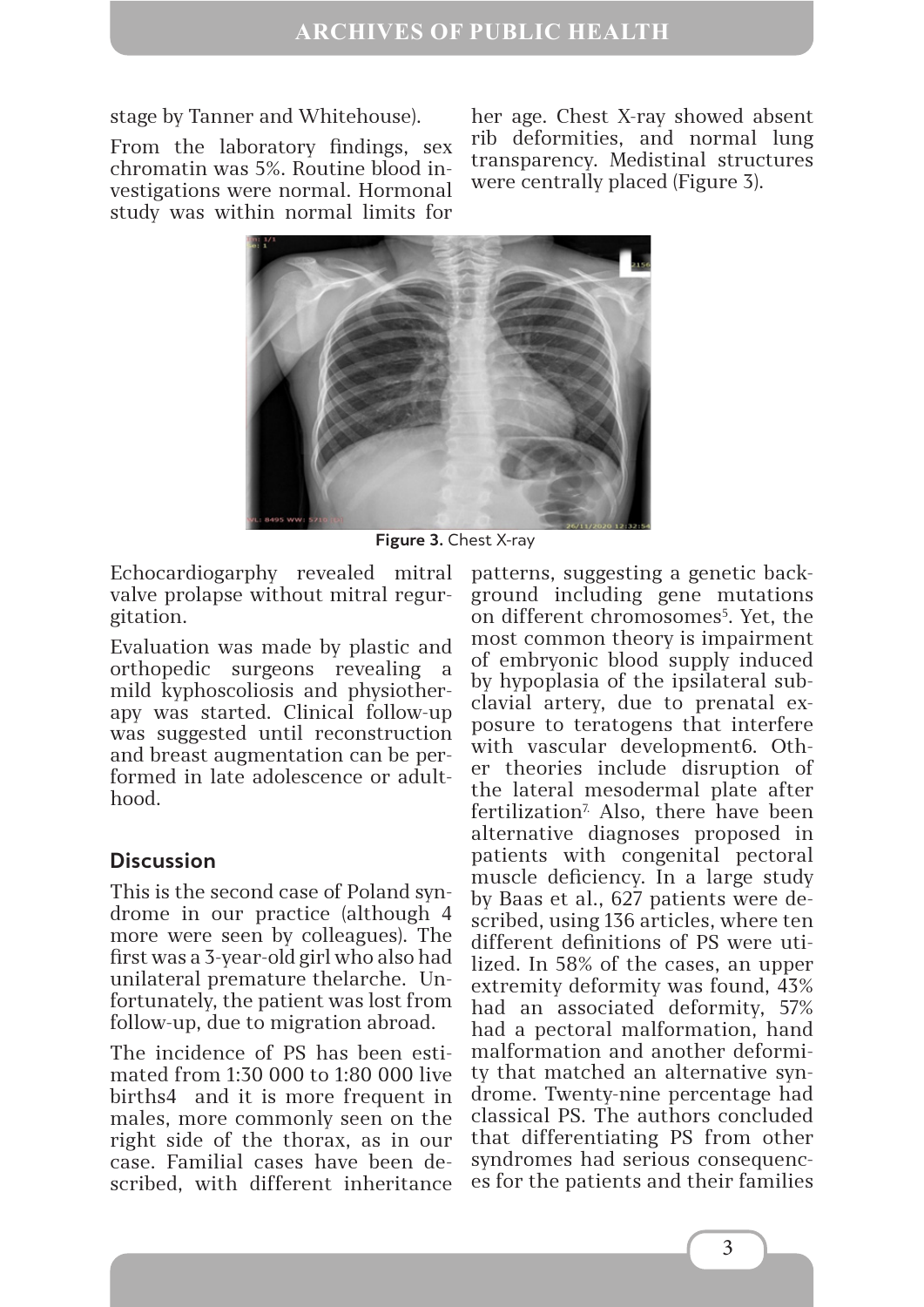in terms of inheritance and possible related anomalies<sup>8,9</sup>.

The clinical presentation of PS may be subtle, so the diagnosis can be made by radiological studies using standard mammograms in adulthood<sup>10,11</sup>. Identifying PS is important for better care and avoiding potential clinical mismanagement and possible litigation in cases of incidental trauma<sup>12</sup>.

A study of 72 patients with PS in Italy revealed the need of specific national diagnostic and therapeutic guidelines, which will guarantee patients complete and appropriate health services that will improve the quality of life of people living with rare  $diseases<sup>13</sup>$ .

The treatment of PS is surgical, meanning surgical reconstruction of the thoracic wall anomaly and hand anomaly if present. Surgical treatment options include reconstruction of the chest wall with myocutaneous flap coverage and breast augmentation procedure as needed. Preoperative angiography and chest computed tomography or MRI should be preformed to evaluate the blood supply of potential flaps and the extent of the anomaly<sup>14,15</sup>. For children with more severe thoracic deformities and if the patient is more than 3 years old, Nuss procedure should be preformed as early as possible, as it is done without high rate of complications16,17. Other methods include muscle transfer with or without implants. Young patients with PS in their adolescence may be psychologically concerned regarding their body image and early surgical procedures may have positive benefits on their quality of life.

Hypertrichosis, which was also present in our patient, did not point to any specific syndrome associated with this condition, medication, hormonal etiology or inheritance. Low birth weight may have been a contributing factor. Some authors have described premature adrenarcha in babies born small for gestational age 18, although the girls pubic and axillary hair was absent. The association between PS and hypertrichosis was not found.

### **Conclusion**

PS is a rare syndrome which needs early recognition, correct diagnosis and multidisciplinary approach. Surgical intervention should be planned on basis of the severity of disease and/ or accompanying malformations. The finding of hypertrichosis in our patient is also interesting, but seems to be sporadic and not associated with the syndrome.

#### **References**

- 1. Buckwalte VJA, Apurva SS. Presentation and treatment of Poland Anomaly. Hand (NY). 2016; 11(4): 389-395
- 2. Wendelin DS, Pope DN, Mallory SB. Hypertrichosis. J Am Acad Dermatol 2003; 48: 161-79.
- 3. Tanner JM, Whitehouse RH. Clinical longitudinal standards for height, weight, height velocity, weight velocity and stages of puberty. Arch Dis Child 1975; 51(3): 170-179.
- 4. Lantzch T, Lampe D, Kantelhardt EJ. Correction of Poland's syndrome: case report and review of the current literature. Breast Care 2013; 8(2): 139-142.
- 5. Vaccari CM, Tassano E, Torre M, et al. Assessment of copy number variations in 120 patients with Poland's syndrome. BMC Med Genet 2016; 17(1):89.
- 6. Baban A, Torre M, Costanzos et al.